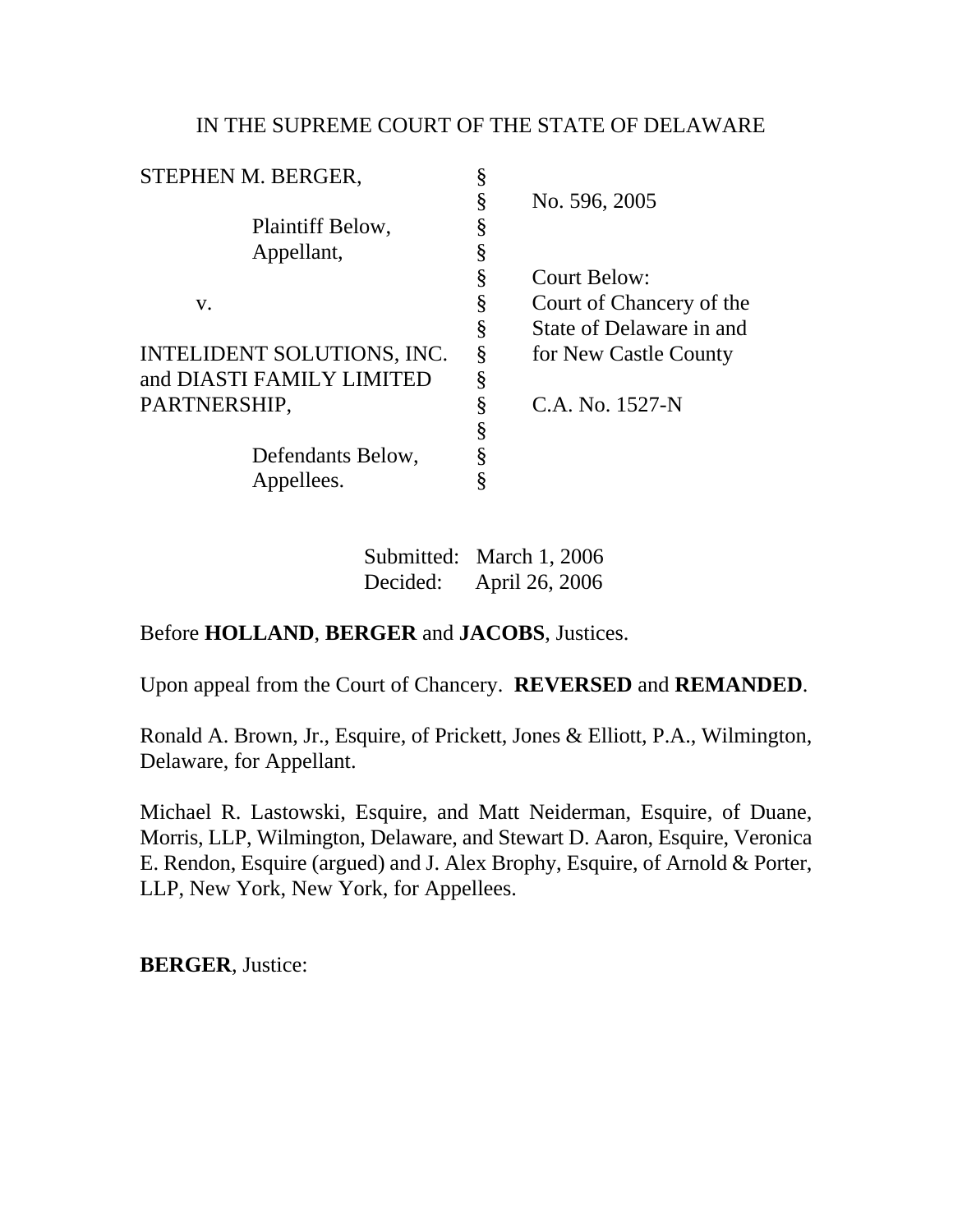In this appeal, we again consider whether a Delaware complaint should be dismissed on the ground of *forum non conveniens.* The trial court recited the applicable legal standard and acknowledged that dismissal should be granted only in rare cases where a defendant would be subjected to overwhelming hardship if forced to litigate in Delaware. Nonetheless, it concluded that the complaint should be dismissed, primarily because the complaint raises undecided issues of Florida law and because the parties and alleged wrongs have very little connection to Delaware. We conclude that the trial court misapplied the law. This is not a rare case and there is no showing of overwhelming hardship. Accordingly, we reverse.

### Factual and Procedural Background

Stephen M. Berger was a minority stockholder of Coast Dental Services, Inc., a Florida corporation that provides dental management services for over 100 dental centers in Florida, Georgia, Virginia, and Tennessee. Before the merger at issue, Diasti Family Limited Partnership (DFLP) was Coast Dental's majority stockholder, owning about 67% of the company's common stock. DFLP formed Intelident Solutions, Inc., a Delaware corporation, to effectuate the July 2005 cash-out merger that Berger challenges. As a result of the merger, Berger and Coast Dental's other minority stockholders received \$9.25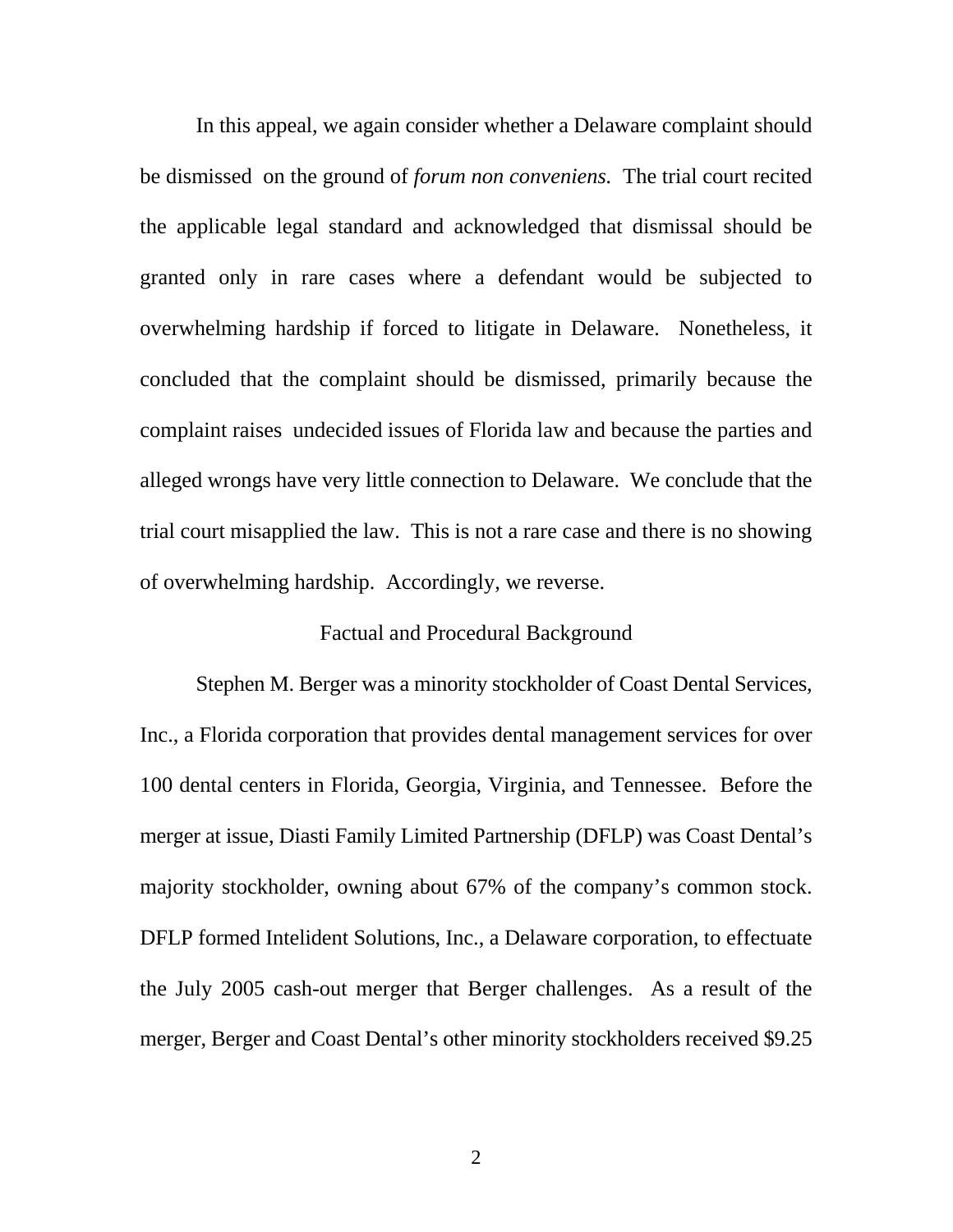per share. Coast Dental survived the merger as a wholly-owned subsidiary of Intelident, and DFLP remains the majority stockholder of Intelident.

Two weeks after the merger, Berger filed this purported class action against DFLP and Intelident. The complaint alleges that DFLP breached its fiduciary duties by effectuating a merger that was unfair, both as to price and process. DFLP and Intelident filed a motion to dismiss for failure to state a claim or, alternatively, on the ground of *forum non conveniens.* In support of their motion, they filed an affidavit establishing that Coast Dental does no business in Delaware and that all of the offices, documents, and people associated with the merger are located in Florida, Georgia, or Nevada. The Court of Chancery granted the motion to dismiss on the ground of *forum non conveniens*, without deciding whether the complaint stated a valid claim.<sup>1</sup>

### **Discussion**

In *Taylor v. LSI Logic Corp.*,<sup>2</sup> this Court succinctly recapitulated the law

governing *forum non conveniens* motions:

 Delaware courts consistently uphold a plaintiff's choice of forum except in rare cases.... This Court, in *Cryo-Maid* and its progeny, has held that the following matters should be considered: (1) the relative ease of access to proof; (2) the availability of compulsory process for witnesses; (3) the possibility of the view of the premises;

<sup>&</sup>lt;sup>1</sup> Berger v. Intelident Solutions, Inc., 2005 WL 3294682 (Del. Ch. Nov. 30, 2005).  $^{2}$ 689 A.2d 1196, 1198-99 (Del. 1997).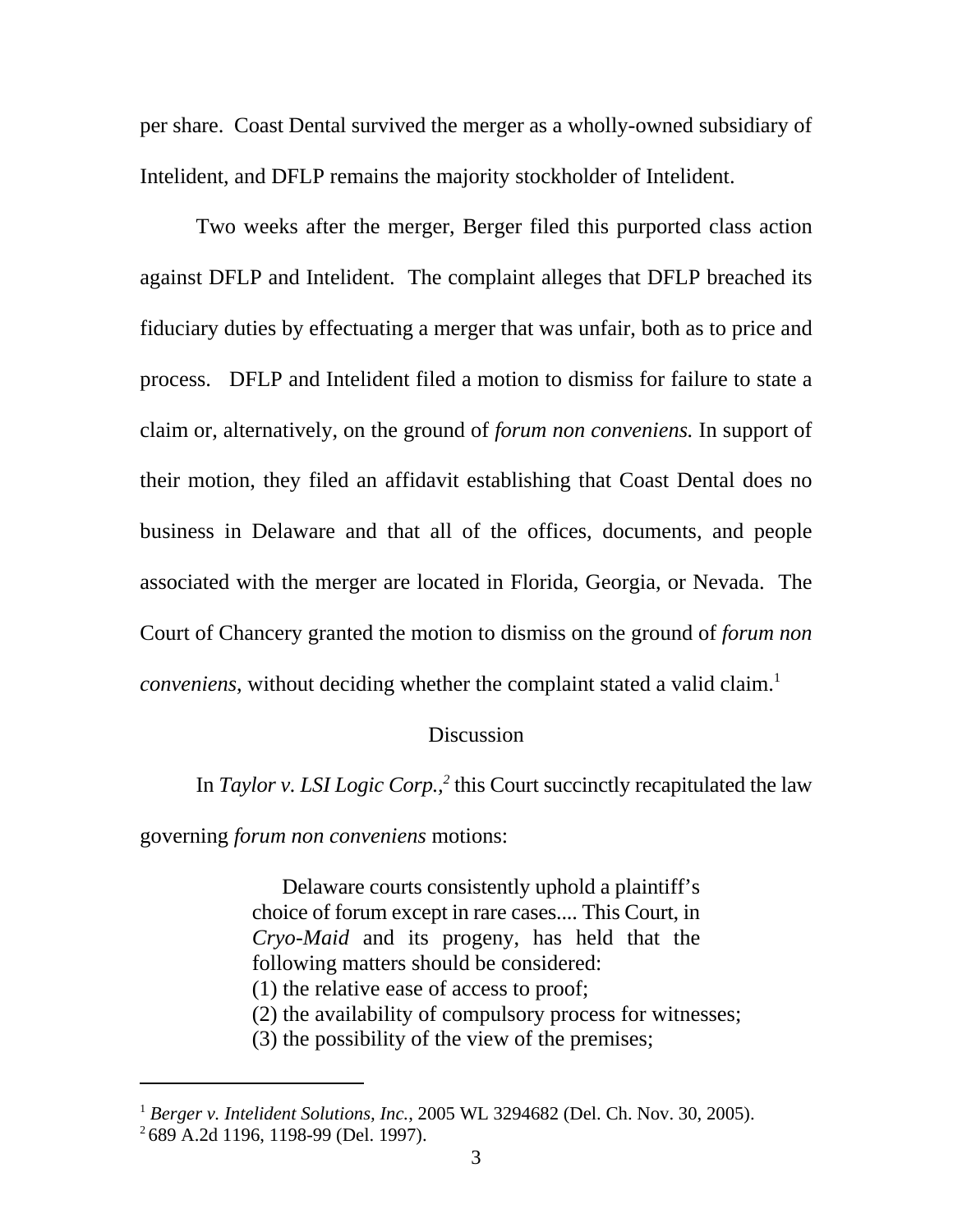(4) whether the controversy is dependent upon the application of Delaware law which the courts of this State more properly should decide than those of another jurisdiction;

(5) the pendency or nonpendency of a similar action or actions in another jurisdiction; and

(6) all other practical problems that would make the trial of the case easy, expeditious and inexpensive.

. . . [D]efendants moving to dismiss a first-filed suit on the ground of *forum non conveniens* must establish with particularity that they will be subjected to overwhelming hardship and inconvenience if required to litigate in Delaware. An action may not be dismissed upon bare allegations of inconvenience without a particularized showing of the hardships relied upon....

This Court in *Chrysler First* stated that the *Cryo-Maid* factors listed above:

[p]rovide the framework for any analysis of hardship and inconvenience. They do not, of themselves, establish anything. Thus, it does not matter whether only one of the *Cryo-Maid*factors favors defendant or all of them do. The issue is whether any or all of the *Cryo-Maid* factors establish that defendant will suffer overwhelming hardship and inconvenience if forced to litigate in Delaware. Absent such a showing, plaintiff's choice of forum must be respected.

The Court of Chancery articulated the correct standard, but applied it incorrectly to the facts as alleged by the parties. Application of the *Cryo-Maid* factors to the instant facts establish that it would be less burdensome for Intelident and DFLP to litigate this case in Florida than in Delaware, but they do not establish any real hardship, let alone overwhelming hardship.

1) Ease of Access to Proof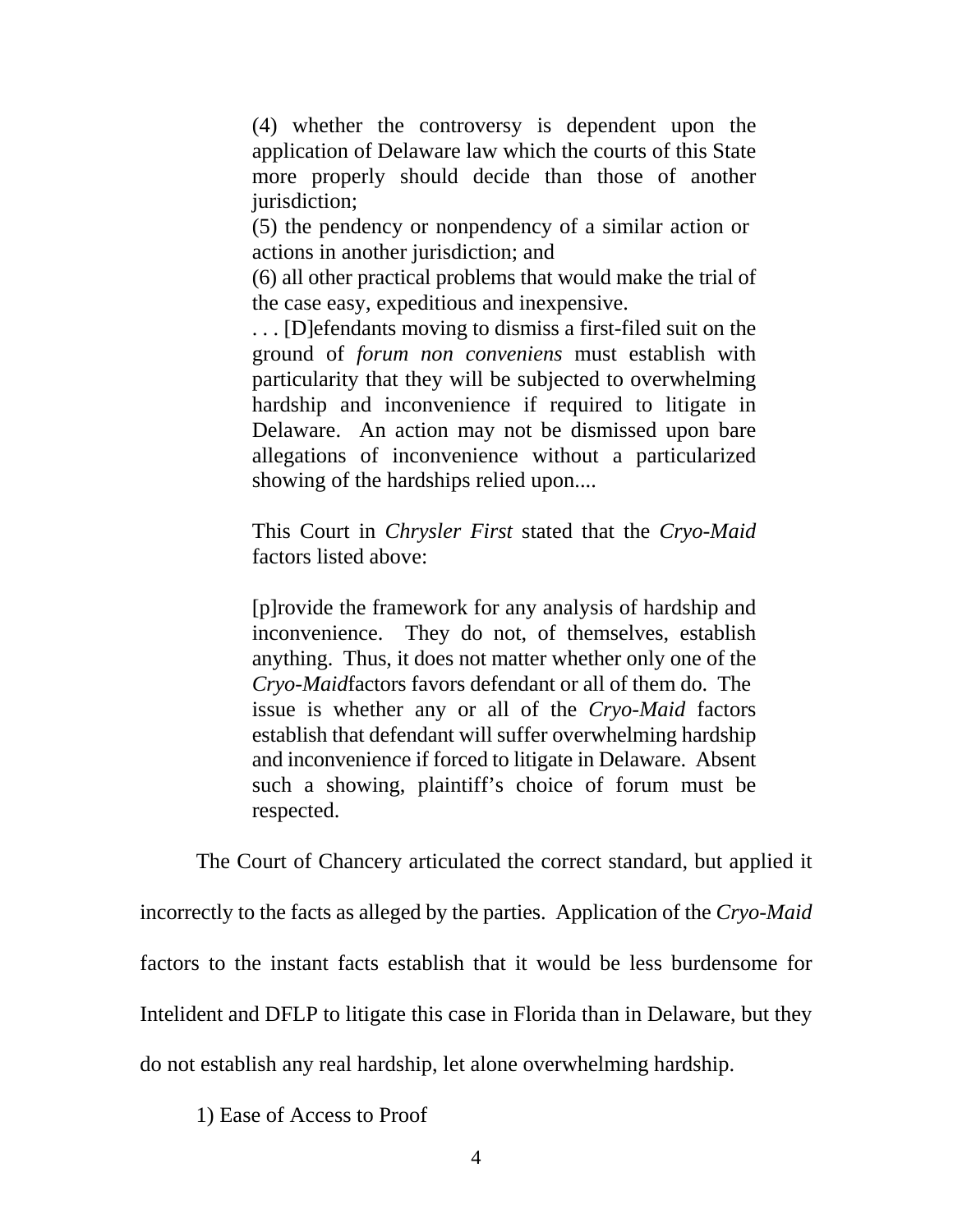As often happens in corporate litigation, all of the documents and all of the likely witnesses in this dispute are located outside of Delaware. In this case, the relevant evidence is all in Florida. But Intelident and DFLP have "not identified any specific pieces of evidence necessary to [their] defense that [they] will not be able to produce in Delaware . . . [or established] that requiring [them] to move forward in Delaware would impede [their] access to the testimony of witnesses."<sup>3</sup> Thus, while they may find Delaware inconvenient, Intelident and DFLP will not be subjected to overwhelming hardship based on the location of documents and witnesses.

2) The availability of compulsory process & need for a view

The trial court correctly recognized that neither of these factors would justify dismissing this case. There is no indication that a view will be necessary. And, although it would be more convenient for Florida witnesses

<sup>&</sup>lt;sup>3</sup> Mar-Land Industrial Contractors, Inc. v. Caribbean Petroleum Refining, L.P. 777 A.2d 774, 781 (Del. 2001). *See also Kolber v. Holyoke Shares, Inc.*, 213 A.2d 444, 445 (Del. 1965) (noting that "[i]t is quite ordinary for Delaware courts to determine causes in which all persons involved are non-residents of Delaware and in which none of the events involved occurred here.").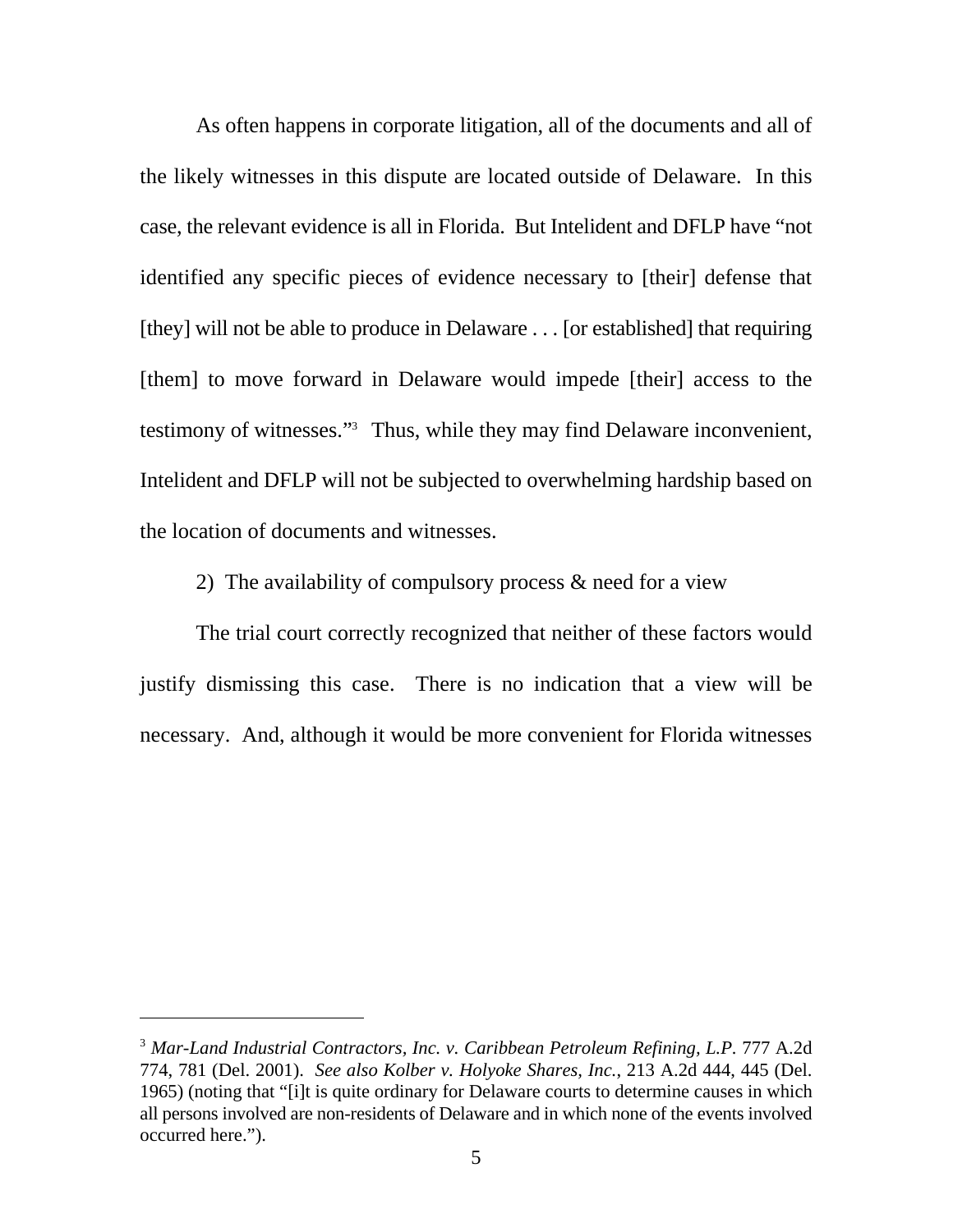to give testimony in Florida, they could testify in Delaware by deposition or appear here voluntarily, if requested by Intelident and DFLP.<sup>4</sup>

# 3) Applicability of Delaware law

The trial court found that this factor weighed heavily in favor of dismissing the action. The issues raised in the complaint are governed by Florida, not Delaware, law. Moreover, there are no cases construing the Florida statute that arguably relegates Berger to an appraisal action as his exclusive remedy for the alleged wrongs. Since this case presents novel and important issues of Florida corporate law, the Court of Chancery concluded that the Florida courts should resolve them.

This factor, like the other *Cryo-Maid* factors, would support dismissing a first-filed Delaware action only if it created overwhelming hardship. It does not. Delaware courts often decide legal issues – even unsettled ones – under the law of other jurisdictions.<sup>5</sup> Accordingly, this Court has held that "[t]he

<sup>&</sup>lt;sup>4</sup> See State Marine Lines v. Domingo, 269 A.2d 223, 226 (Del. 1970) (holding that the defendant did not show overwhelming hardship with regard to the compulsory process factor because it failed, among other things, to "explain why [the witnesses'] testimony could not be presented in Delaware by deposition."); *Kolber*, 213 A.2d at 446 (declining to weigh the absence of compulsory process in favor of dismissal because "litigants are constantly obliged to resort to depositions under our broad discovery procedures, even where the facts are in hot dispute  $\dots$ .").

 $Taylor$  v. LSI Logic Corp., 689 A.2d 1196, 1200 (Del. 1997) (pointing out that "[i]t is not unusual for courts to wrestle with open questions of the law of sister states or foreign countries."); *Kolber*, 213 A.2d at 446 (also noting that "[i]t is not unusual . . . for Delaware courts to deal with open questions of the law of sister states or of foreign countries.").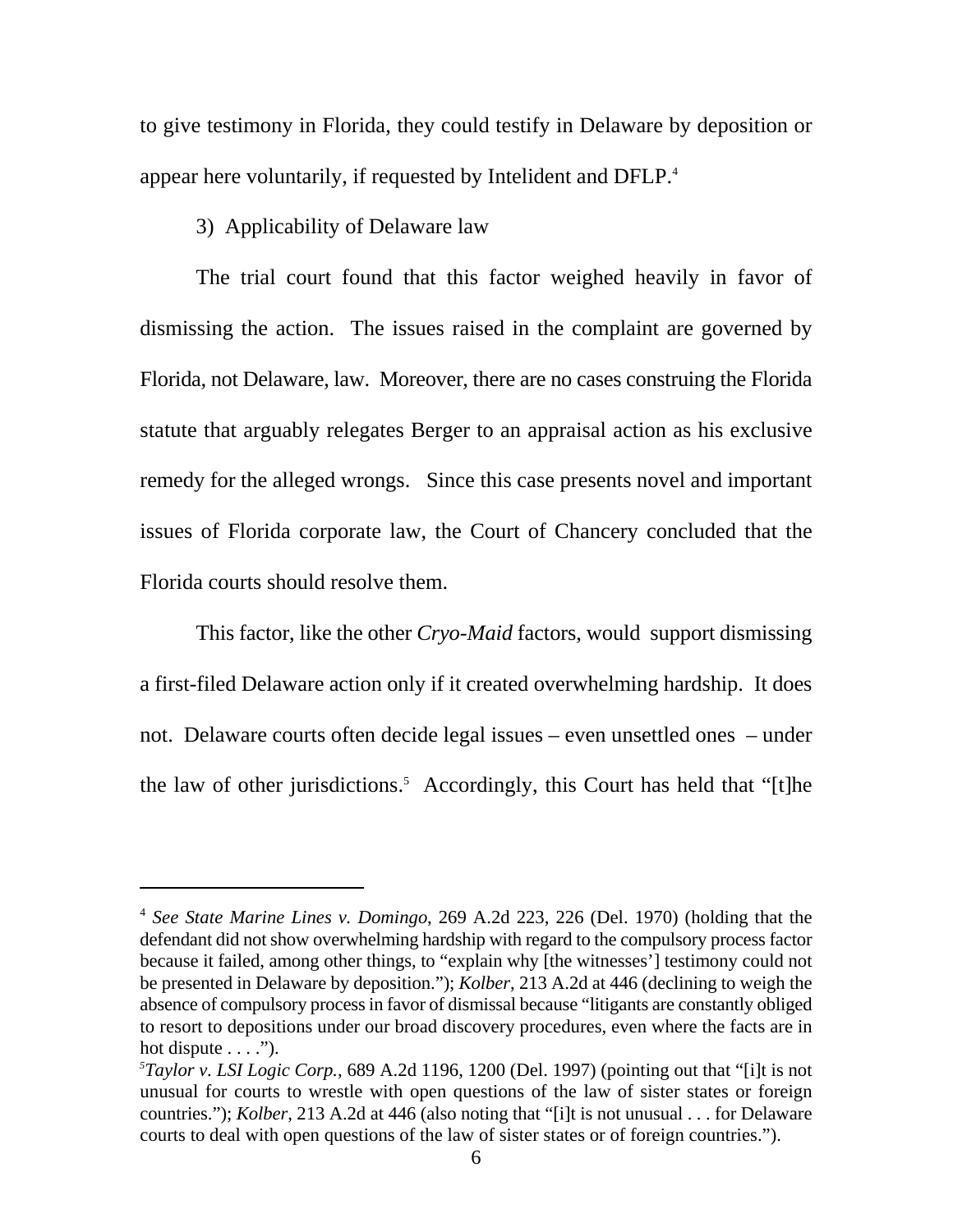application of foreign law is not sufficient reason to warrant dismissal under the doctrine of *forum non conveniens*." 6

4) The pendency or non-pendency of an action elsewhere

The Court of Chancery noted that there is no other pending litigation between the parties. The Court concluded, however, that "since this case is at an early stage in the litigation and no discovery has been undertaken, [Berger] will not be unduly burdened by having to refile his suit in Florida."<sup>7</sup> The trial court failed to give appropriate weight to this factor. The absence of another pending litigation weighs significantly against granting a *forum non conveniens* motion.<sup>8</sup> Indeed, we are aware of no case where this Court has upheld a *forum non conveniens* dismissal under similar facts. Although the absence of pending litigation may not be dispositive, it is a significant factor that may be overcome only in the most compelling circumstances. No such extraordinary circumstances were presented here.

*Taylor*, 689 A.2d at 1200. *See also Candlewood Timber Group, LLC v. Pan American* <sup>6</sup> *Energy, LLC*, 859 A.2d 989, 999 (Del. 2004); *Warburg, Pincus Ventures, L.P.*, 774 A.2d at 271 n.25; *Kolber*, 213 A.2d at 446.

*Berger v. Intelident Solutions, Inc.*, 2005 WL 3294682, at \*5 (Del. Ch. Nov. 30, 2005). <sup>7</sup>

<sup>&</sup>lt;sup>8</sup> See Mar-Land Indus. Contractors, Inc. v. Caribbean Petroleum Ref., L.P., 777 A.2d 774, 778 (Del. 2001) (holding that "[t]he plaintiff's choice of forum is accorded even more weight where . . . there are no other previously filed actions pending."); *Taylor*, 689 A.2d at 1199 (explaining that "judicial discretion is to be exercised sparingly where . . . there is no prior action pending elsewhere."); *State Marine Lines v. Domingo*, 269 A.2d 223, 226 (Del. 1970) (noting that "[t]he absence of [another] pending action is an important, if not a controlling, consideration."); *Parvin v. Kaufmann*, 236 A.2d 425, 427 (Del. 1967) (noting that in the case before it "[n]o other suit upon this cause of action is pending in any other jurisdiction . . . . Thus, a dismissal necessarily would force the plaintiff to start anew. The consequent delay and expense weigh heavily against the defendants . . . .").